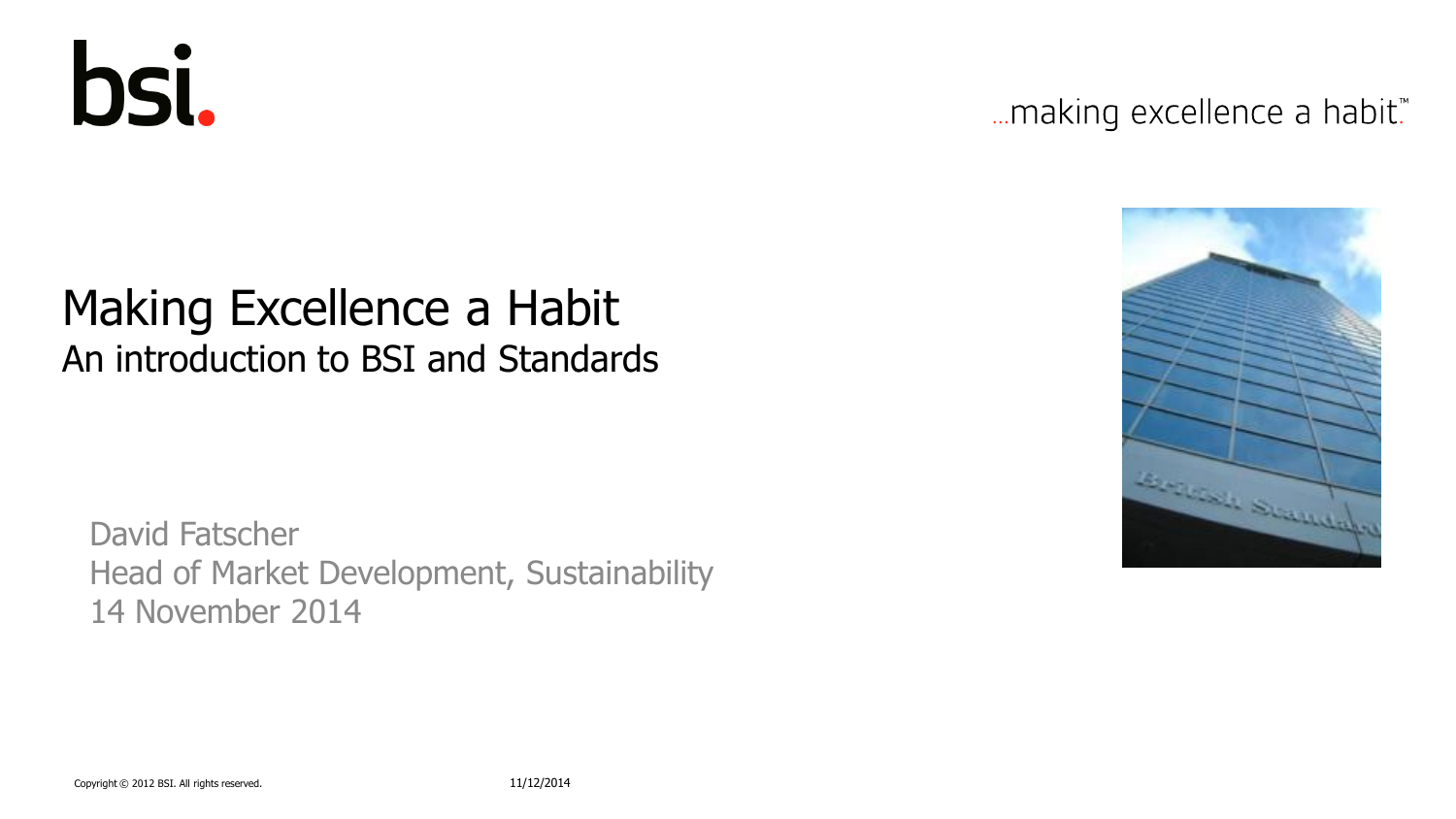## What are Standards?

- Standards represent the distilled wisdom of **what 'good' looks like**
- Standards are **open, consensus-based** documents, **developed by thoughtleaders** from industry, government and academia who agree best practice and convert it into guidelines that businesses can use.
- Standards are **voluntary**, helping organizations **make excellence a habit**, so they can
	- perform better
	- reduce risk
	- grow sustainably







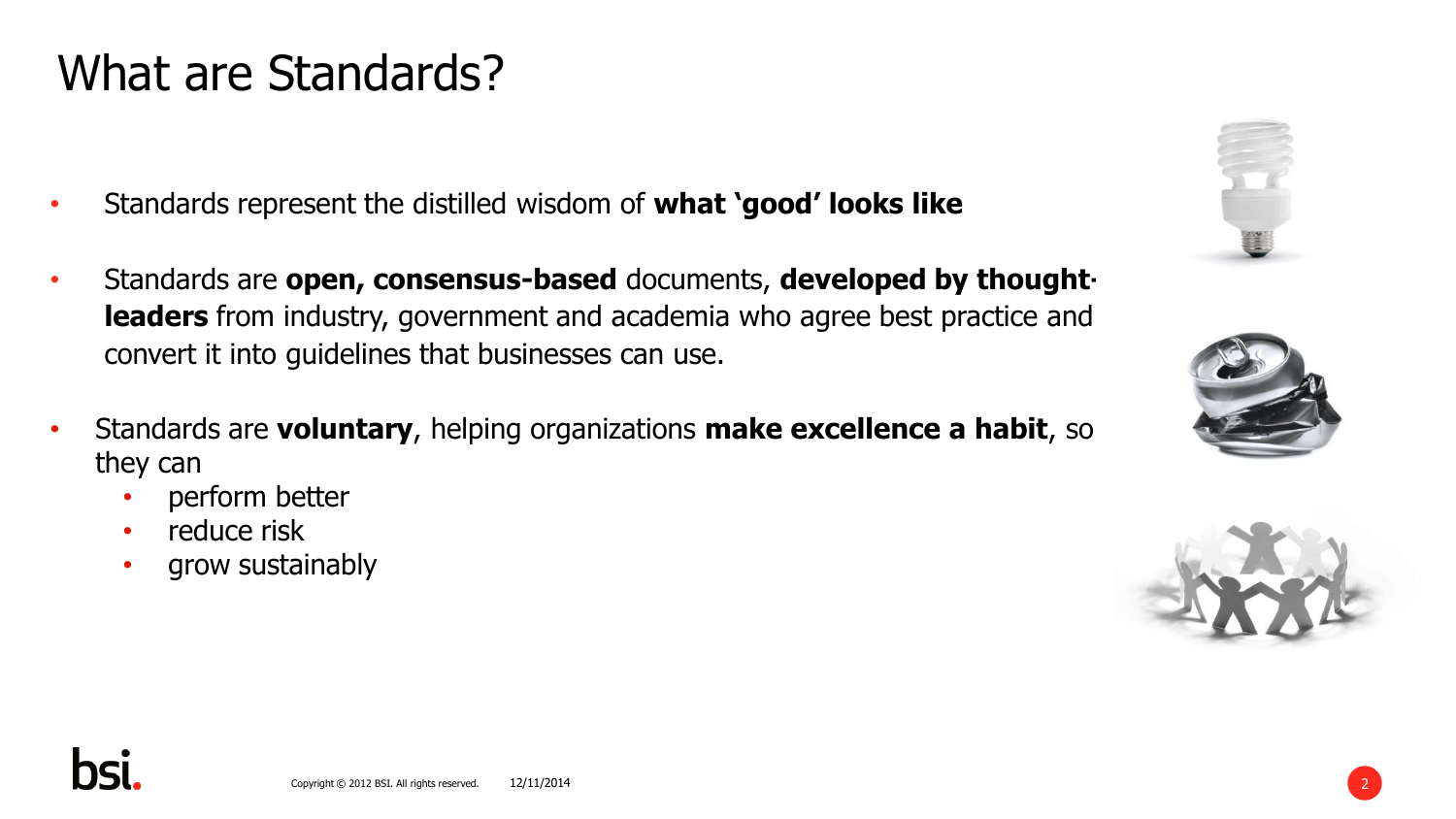## Standards are not regulation – but used by regulators

- Regulations are written by governments
- Regulations may incorporate standards by reference (making them mandatory) but this represents <20% of their wider application

- Standards are written by an **expert stakeholder group** and subject to **open public consultation**
- Standards are written by Standards Development Organisations (SDOs). Under WTO rules, national governments appoint a single body as their National Standards Body. BSI is the UK's.
- BSI is a Royal Charter company **independent of government and industry**

12/11/2014

DSI



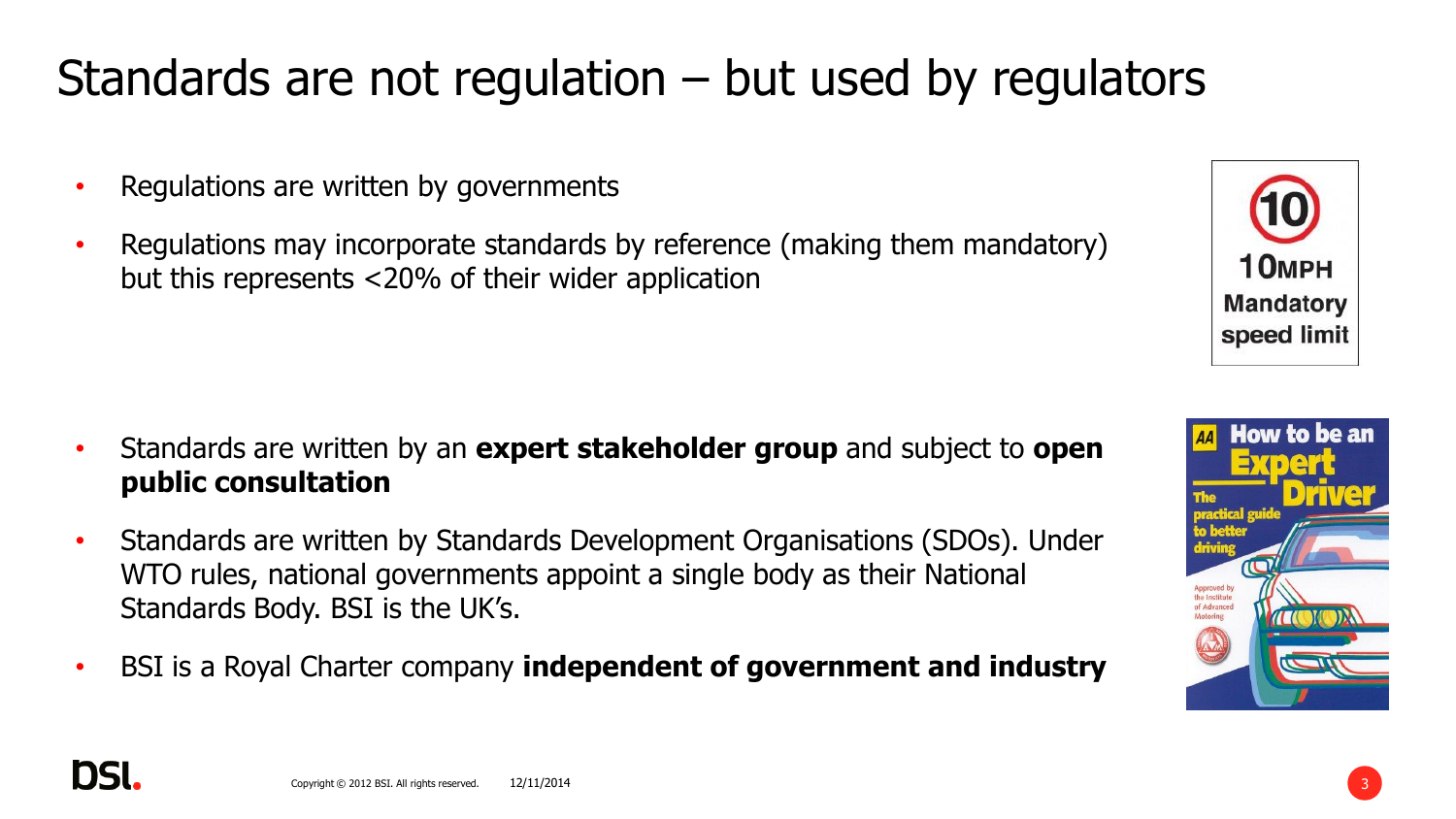## BSI – the UK National Standards Body

| <b>Total staff</b>                   | c. 300     |
|--------------------------------------|------------|
| Subscribing members                  | 14,000     |
| Committee members                    | >11,000    |
| <b>Technical and Subcommittees</b>   | >1,200     |
| Current projects                     | c. 7,000   |
| <b>Current British Standards</b>     | c. 34,000  |
| Standards published per annum        | c. $2,200$ |
| Total ISO/European secretariats held | c. 200     |

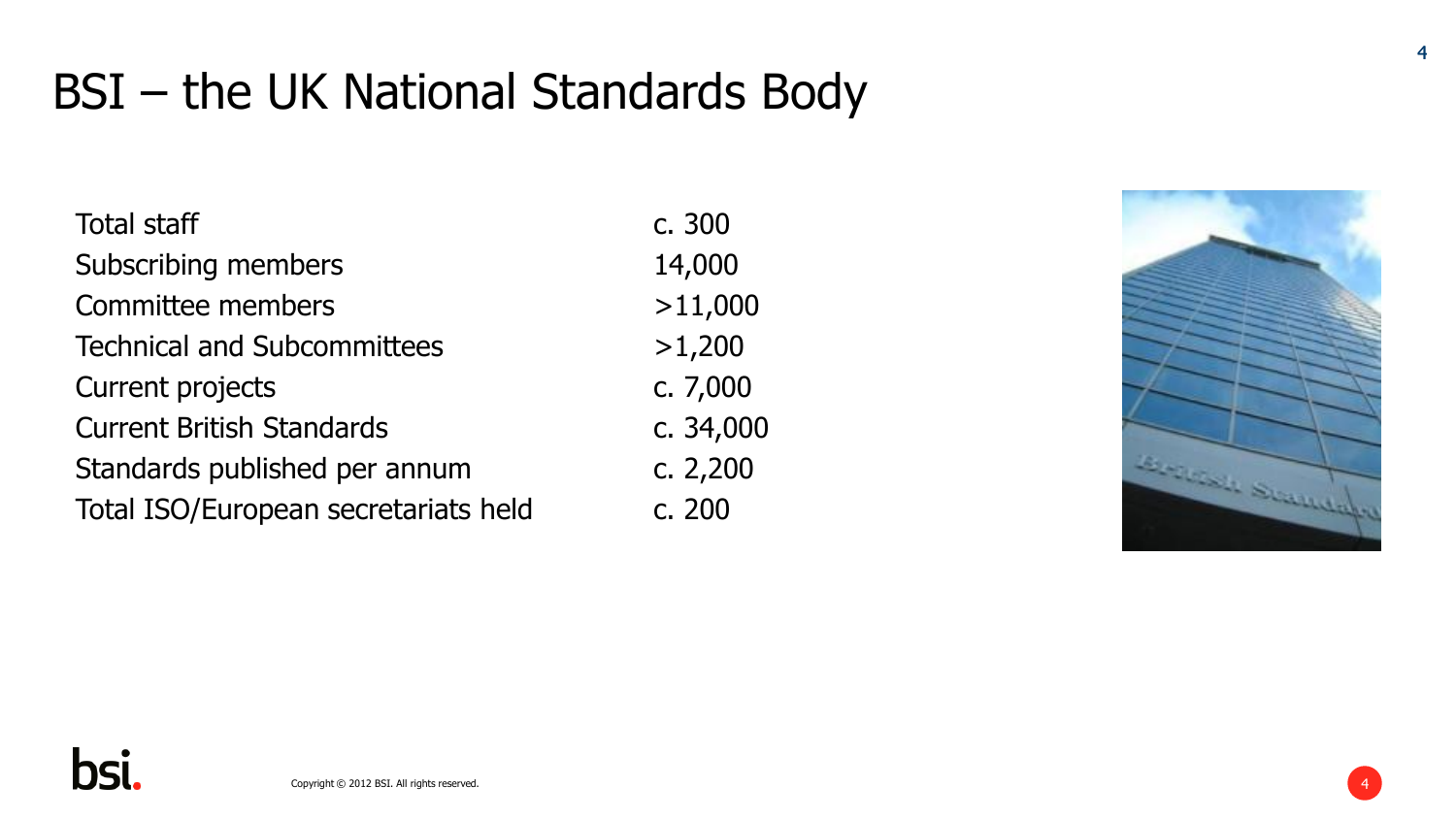## Market Engagement to Solution Delivery

**Market** Engagement

#### Assess Needs & Scope **Opportunity**

**Deliver Solution** Standards Strategy & Roadmap Standards Development Assessment, Training

Assess Impact Re Engage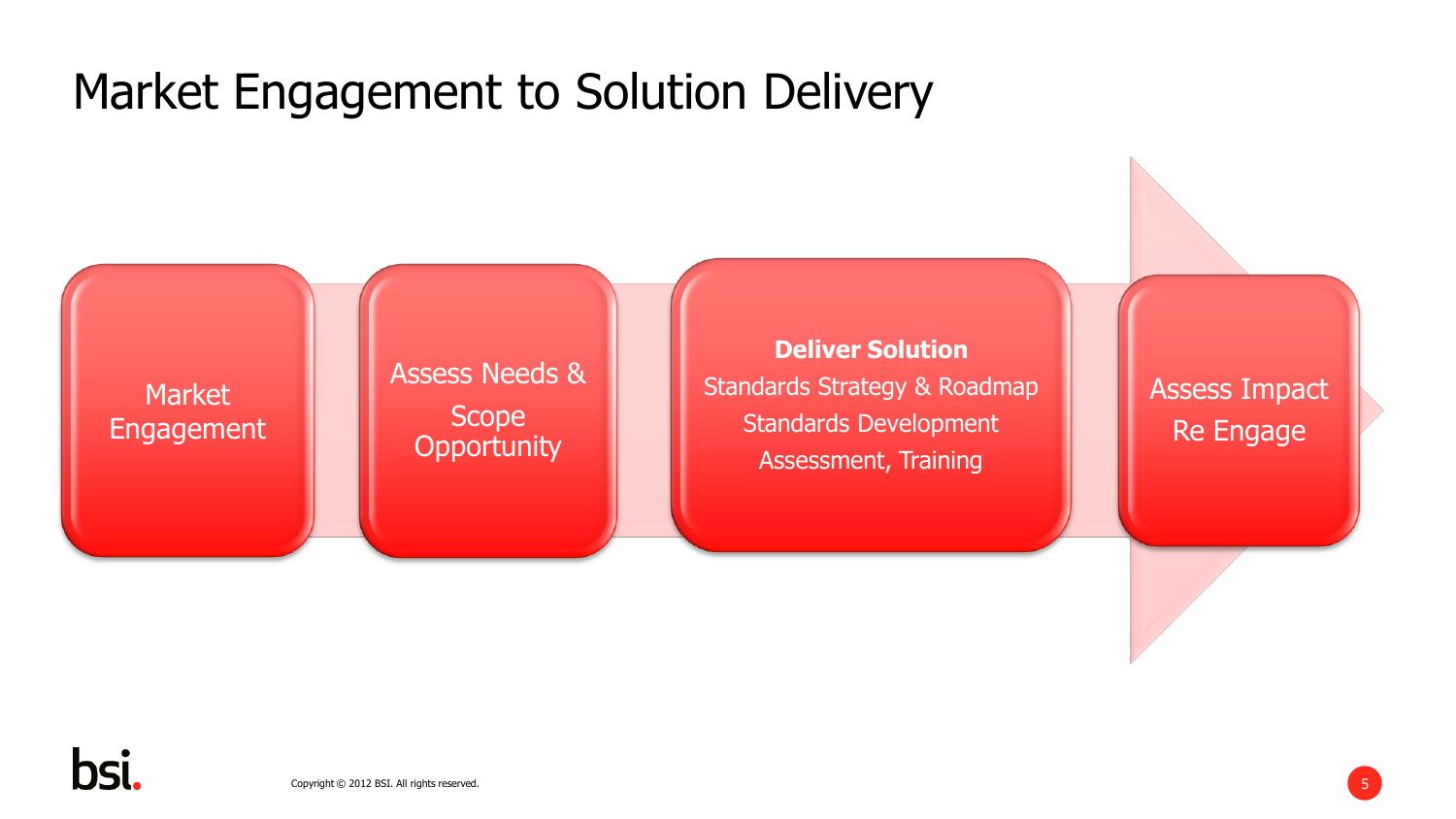## Standards are everywhere…

Emerging out of a craft based approach to industry, Standards became the knowledge fuel for modern business and industry, for products and services:

**Products** (Technical Specifications) **Processes** (Management Systems)

and, in future,

**People** (Values, Principles, Business Potential)



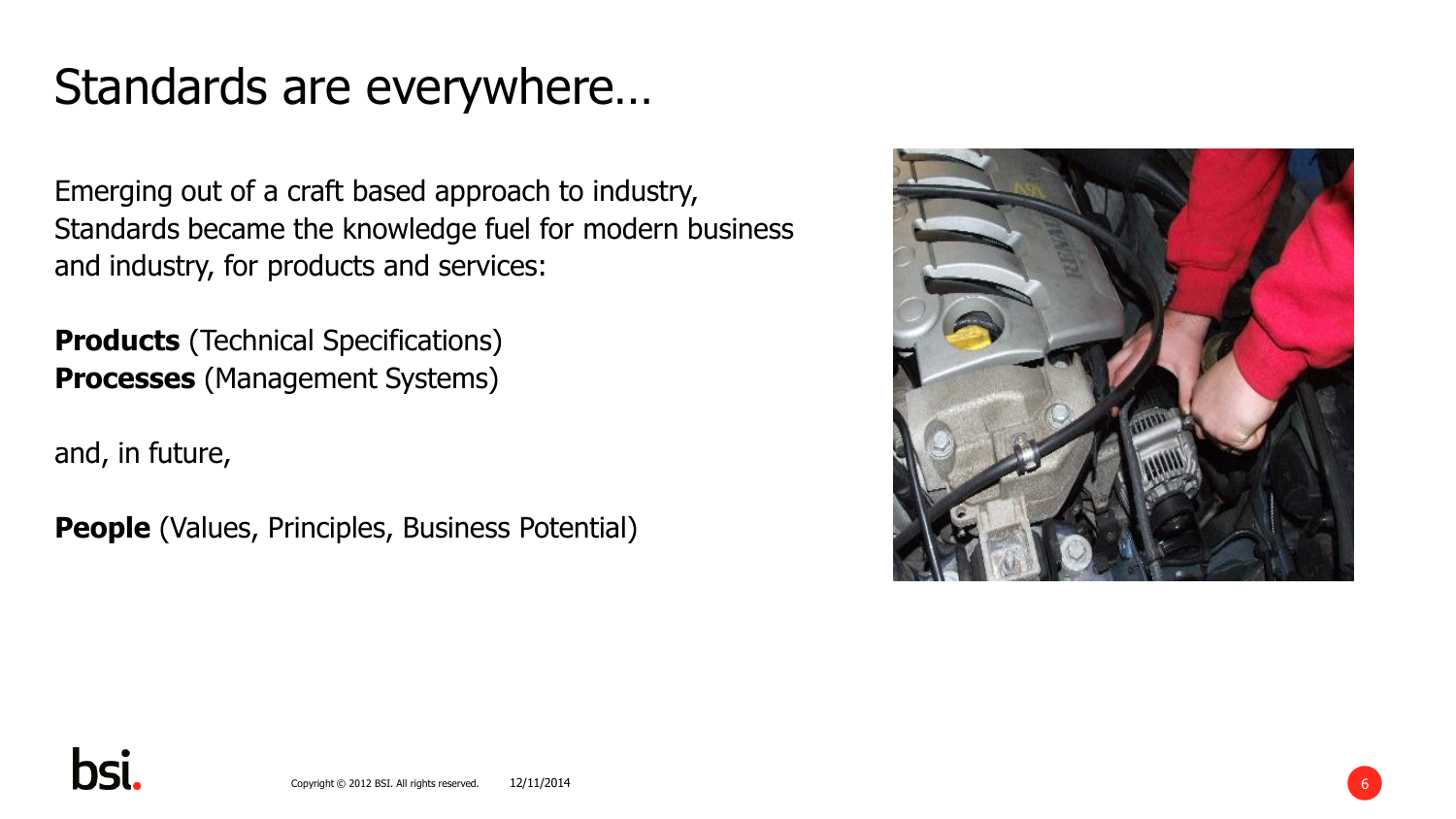# Keep in touch

- Stay informed
	- Monitor progress of standards
	- Identify committees, work programmes and participants
	- **http://standardsdevelopment.bsigroup.com/**
- Comment on draft proposals
	- Review draft proposals
	- Submit comments for UK to consider
	- **http://drafts.bsigroup.com/**
- Find out about BSI products and services
	- **http://www.bsigroup.com/newsletters**